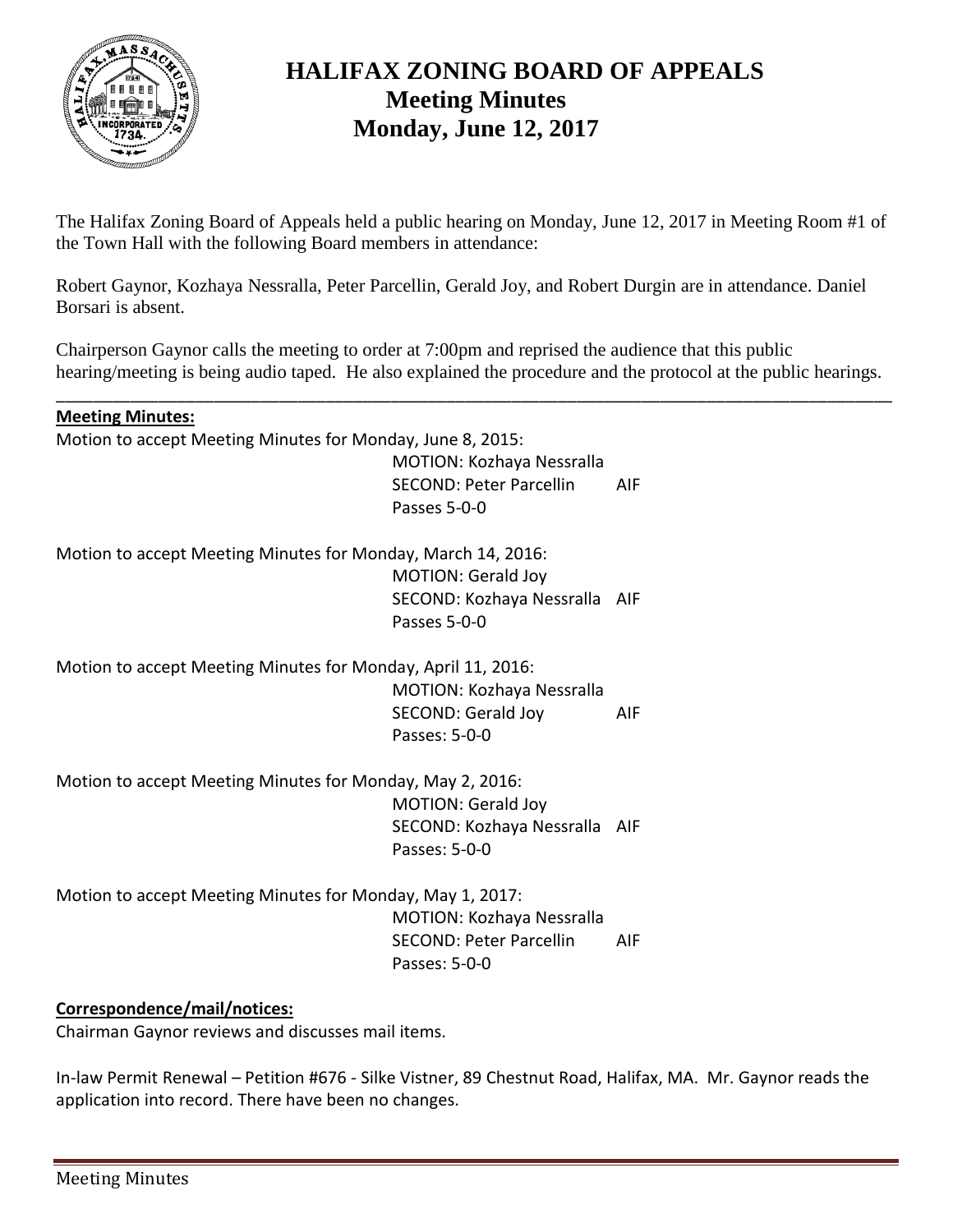Motion to accept the application for in-law apartment at 89 Chestnut Road, Halifax, MA: MOTION: Gerald Joy SECOND: Kozhaya Nessralla AIF Passes: 5-0-0

In-law Permit Renewal – Manual and Dorothy Lopes, 40 Oak Street, Halifax, MA. Mr. Gaynor reads application into record. There have been no changes.

Motion to accept the application for in-law apartment renewal at 40 Oak Street, Halifax, MA: MOTION: Robert Durgin SECOND:- Gerald Joy AIF Passes: 5-0-0

Mr. Gaynor reads a letter from the Planning Board to Bertin Engineering, 64 Summit Street, into record. This letter advises the Zoning Board of an amendment to a fence.

### **Appointments:**

**7:10 – Petition #867 – In-law Apartment - J. Schneider, 39 Hemlock Lane, Halifax** Present: Joseph Schneider and Margaret Schneider

Chairman Gaynor reads the May 1, 2017 Public Hearing Notice into record.

Margaret and Joseph present the new and improved plans to the Board for review. Mrs. Schneider points out the six (6)-foot openings, the mud room and the entry-way. Explains the platform in the entry-way as needed for her husband's easy entry due to his blindness. Mr. Gaynor confirms with the Schneiders that there have been no changes, they will share the utilities, there will be a new heating system (oil) for the in-law apartment. Electric and water will be shared. The square footage is okay. The Board has no further questions.

Motion to accept Petition #867 - In-law Apartment – J. Schneider, 39, Hemlock Lane, Halifax: MOTION: Gerald Joy SECOND: Robert Durgin AIF Passes: 5-0-0

Mr. Gaynor explains to the Schneiders that if there are any changes, they would need to present them to the Board. The application is signed by the members of the Board. Margaret submits one large plan and two small plans.

# **7:20 – Petition #744 – Special permit renewal - J. Choate, 7 Plymouth Street, Halifax**

Present: Jennifer Choate

Chairman Gaynor reads Ms. Choate's email to the Zoning Board into record regarding her request for a continuance of her meeting to renew her permit. She is asking for this continuance until the potential sale of her property or when there is a conclusion in her lawsuit with the Board counsel and Mr. Scott Clawson.

Mr. Gaynor voices his concern about time constraints. The Zoning Board secretary presents a letter that was sent to Ms. Choate from the ZBA dated October 17, 2017 stating Ms. Choate's responsibility to notify the abutters and advertise for the renewal of the special permit which was up for review to renew on June 8, 2017 (four days ago). Ms. Choate did not complete/supply this information. Ms. Choate does remember receiving this letter and explains she understood it as being something she would have to do to reinstate and revisit the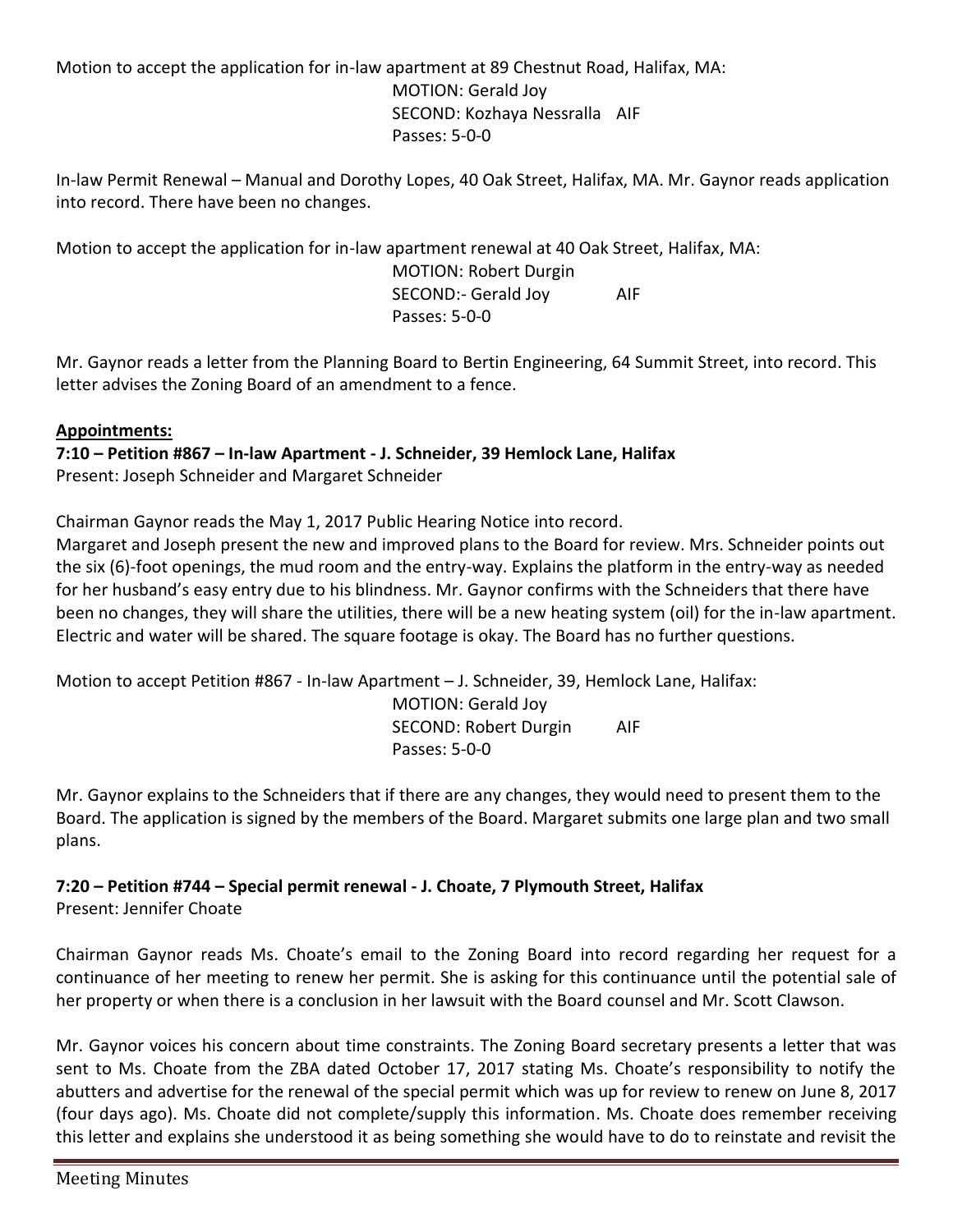kennel permit that was originally in place. Mr. Gaynor asks if she were to get a continuance, would Ms. Choate have to do this again? TheZoning Secretary answers that it (getting the abutter's list and advertising) is something Ms. Choate would have to do to renew the permit as it was one of the conditions that the Zoning Board set last year. Mr. Gaynor asks if Ms. Choate until when would she like to continue with this. Ms. Choate answers that she doesn't know when. She has an offer pending on the house. In order to better understand Ms. Choate's letter, Mr. Gaynor asks Ms. Choate to clarify: if the sale goes through, she would not be renewing the permit? Ms. Choate answers that is correct, she would not renew the permit if the sale goes through. Mr. Gaynor asks Ms. Choate if the sale does not go through, she is asking to wait for the results of the lawsuit to renew the permit? Ms. Choate answers that she isn't sure, as she is in the middle of a lawsuit with land court. She is asking for a timeframe. She is back at 25 adult dogs on the property as an order via the Board of Selectman and she wants to keep that as is but would like to ask the Board to put a timeframe on renewing her permit.

Mr. Parcellin interjects saying that the permit, at this time, has expired. She would have to re-petition for a new special permit. Mr. Parcellin doesn't think the Board has the authority to continue this even if they wanted to. She would need to submit the abutter's list and advertise. Ms. Choate asks why, then, would she be put on the agenda after the expiration date? Mr. Gaynor answers that when the process began, the permit had not expired yet. Mr. Parcellin reads a portion of the letter (10/17/16) stating "as a reminder to myself I will need to begin this process at the end of April…beginning of May of 2017 at the latest to be put on the June ZBA public hearing." Ms. Choate responds that she does understand, but she is under different circumstances. Mr. Parcellin states that as far he knows, the Board does not have any authority to continue this, maybe he is wrong. ZBA Secretary adds that the only possibility she sees is to let it continue until the next meeting, to get the abutter's list out, get the advertisement out and file the petition for July for an actual vote.

Ms. Choate is happy to go back to what she committed to and understands she will need to immediately get the abutter's list and advertise, as it needs to be posted before the next meeting. The ZBA Secretary informs Ms. Choate this needs to be done by Monday (June 19, 2017). If Ms. Choate had completed this before the meeting, the Board could have voted to renew.

Mr. Gaynor states that the Board will continue "it" until the next meeting, in the meantime send a letter to Deutsche-Williams advising them of the situation and Ms. Choate's request to renew the application process, pending the sale of her property and any new development with 7 Plymouth Street. Ms. Choate will notify the Board of any changes in status and would like to request if, in fact, the expiration and renewal dates can be processed through normal procedures at the next ZBA meeting. The Board agrees. In the meantime, Mr. Gaynor advises Ms. Choate to put together everything she needs. He doesn't feel the Board can continue this indefinitely, but this will give the Board and Ms. Choate a continuation until they find out more information from Deutsch-Williams. There is no motion to continue, as Mr. Parcellin points out that there IS nothing to continue, but the Board will put her on the next agenda if she gets the abutter's list and advertisements. Ms. Choate agrees and thanks the Board.

### **7:30 - Petition #858 – J. Podgurski, 37 Carver Street, Halifax**

Present: Joseph Podgurski and David Mascio (housemate/friend); Building Inspector Robert Piccirilli

Chairman Gaynor reads a letter from the Zoning Board to Mr. Podgurski explaining that the Business Inspector, Mr. Piccirilli was requested to inspect 37 Carver Street due to an abutter's complaints that the property, zoned as residential, was being used as commercial into record. Mr. Gaynor confirms that Mr. Podgurski received Mr. Piccirilli's letter. Mr. Gaynor reads Mr. Piccirilli's response with his findings into record. Mr. Piccirilli feels that 37 Carver Street is in violation of the special permit that the Zoning Board approved.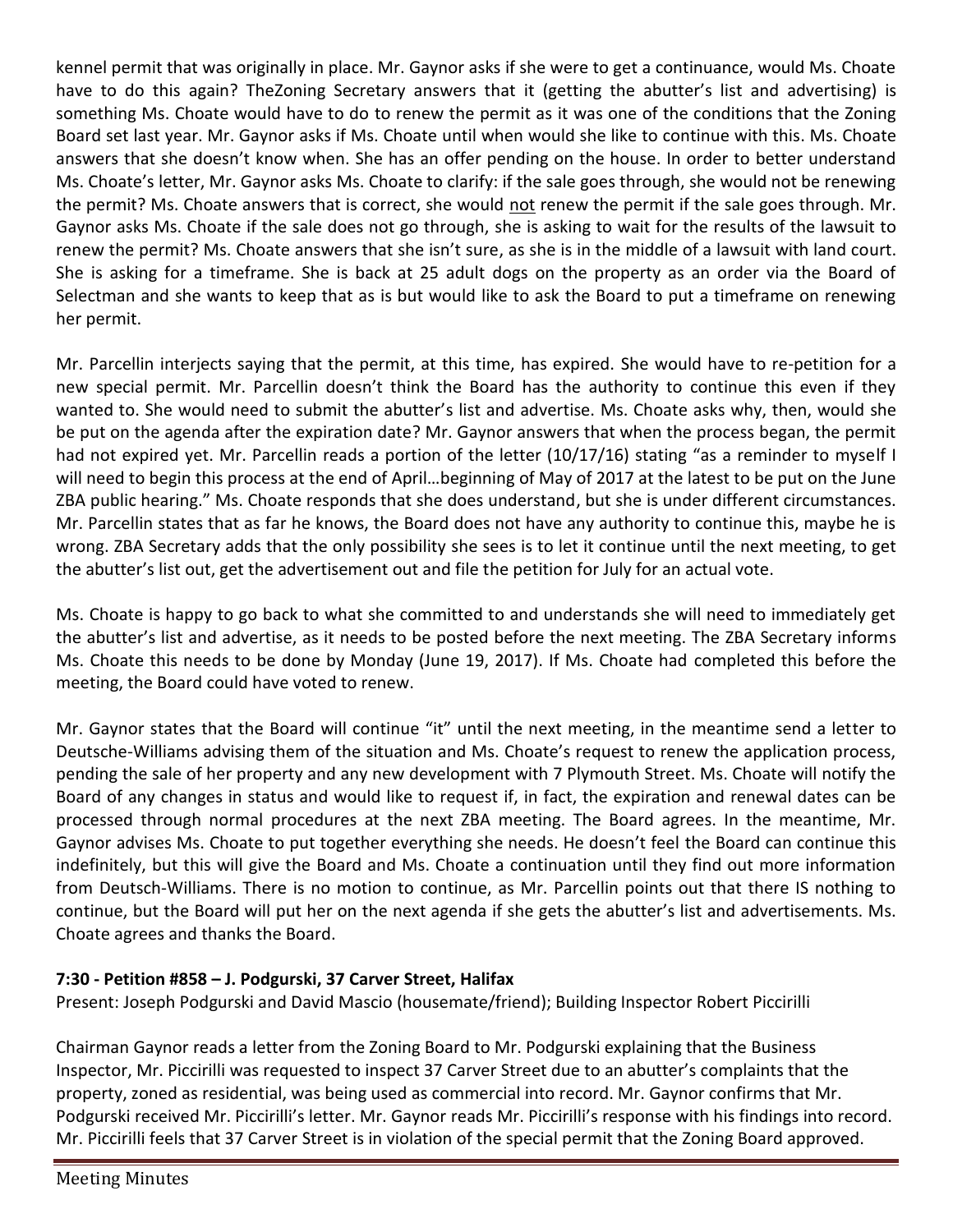### Mr. Gaynor: What are we going to do? Have you spoken to the Building inspector?

Mr. Podgurski: Yes, briefly before the meeting. The vehicle for sale has been sold. The boat is a personal thing that you can have on any property. When the permit was written, it was said that there could be three commercial vehicles registered to my personal business, which there are. There was one other one that was louder than the others and he thought that it would be an issue, so I sold it. In the February meeting minutes there were complaints that I was hiding equipment behind my property, which is a motorcycle trailer which has nothing to do with business. The skid steer and excavator are no longer on the property, they were there only for renovations done to the property.

Mr. Gaynor: The front-end loader, backhoe and skid steer?

Mr. Podgurski: There was never a backhoe, sir. There was a mini excavator, a skid steer and a loader. The loader was there to remove the large pile of stumps that was talked about the last time I was here, which was completed this spring. The loader was also used for applying a whole new gravel driveway and is no longer on site. The excavator is there to do some digging in the front yard, there was a field that was overgrown when I bought the property. I removed all of the stumps there and ended up putting in a large garden. I also used it to construct a stone wall. I have a photo album that you can go through and see the pictures of the property from the last time we spoke and the current pictures. You can kind of see where we've gone since then. I have done a large amount of work this Spring, I was out of work on an injury so I've been trying to really get a lot of things done and get the property the way I would like it.

(The Board views the photo album presented.)

Mr. Podgurski (referring to photo album): You can see last year from the street view, the loader and the pile of stumps there. Below you can see that the stumps are gone, you can see the garden is now put in place. I haven't done it yet but next weekend I plan on grassing in that whole other area in front of the house so it matches, so it looks good. There was just equipment going through there. In the next one you can see that it's kind of overgrown in the front, I'm trying to trim that out. I'm actually going to bring in loom and try to make that whole front hill match into the yard. On the other page you can see how we've done the whole side yard, I've done woodchips along the side of the property. I've cleaned up all of the woods on my property, removed all of the undergrowth and put in woodchips and tried to make it look good. On the next picture you can see the large vegetated area between my property and the abutter's property. There are other pictures following of where the stumps have been removed. In the next picture is a current street view from the abutter's side. As you can see it's overgrown and not able to be seen through to my property. On the next one you can see I've been re-doing that part of the yard, too. I've just had bad luck every time I put loom there, it washes out but I think I got it this time. And in the final photo, you can see that this Spring we built a stone wall with a raised front yard. I also used a loader to bring in material for that and graded it off. The excavator and skid steer were used for that also.

Mr. Gaynor (referring to photo album): The trucks here in this picture…?

Mr. Podgurski: Those trucks are currently…all the vehicles on the property that stay there are parked in the back right corner of the property. I have the three vehicles that are registered to my company.

Mr. Gaynor (referring to photo in album): These three here? Plus this trailer?

Mr. Podgurski: Yes, those three there. Dave lives with me and drives a service truck also for a different company and he has a personal vehicle.

Mr. Gaynor opens discussion up to the members of the Board.

Mr. Joy: What are the hours of operation because we've had complaints about diesel running...

Mr. Podgurski: I've been keeping it running less than 15 minutes, well besides equipment, obviously. The hours I start working on the property, you mean?

Mr. Joy: When you start up in the morning, and you start your vehicles what time do you start them up— Mr. Podgurski: What time do I go to work? I am in the service industry, I work 24 hours a day whenever I can. But my average start time is around 6am when I leave with one vehicle myself.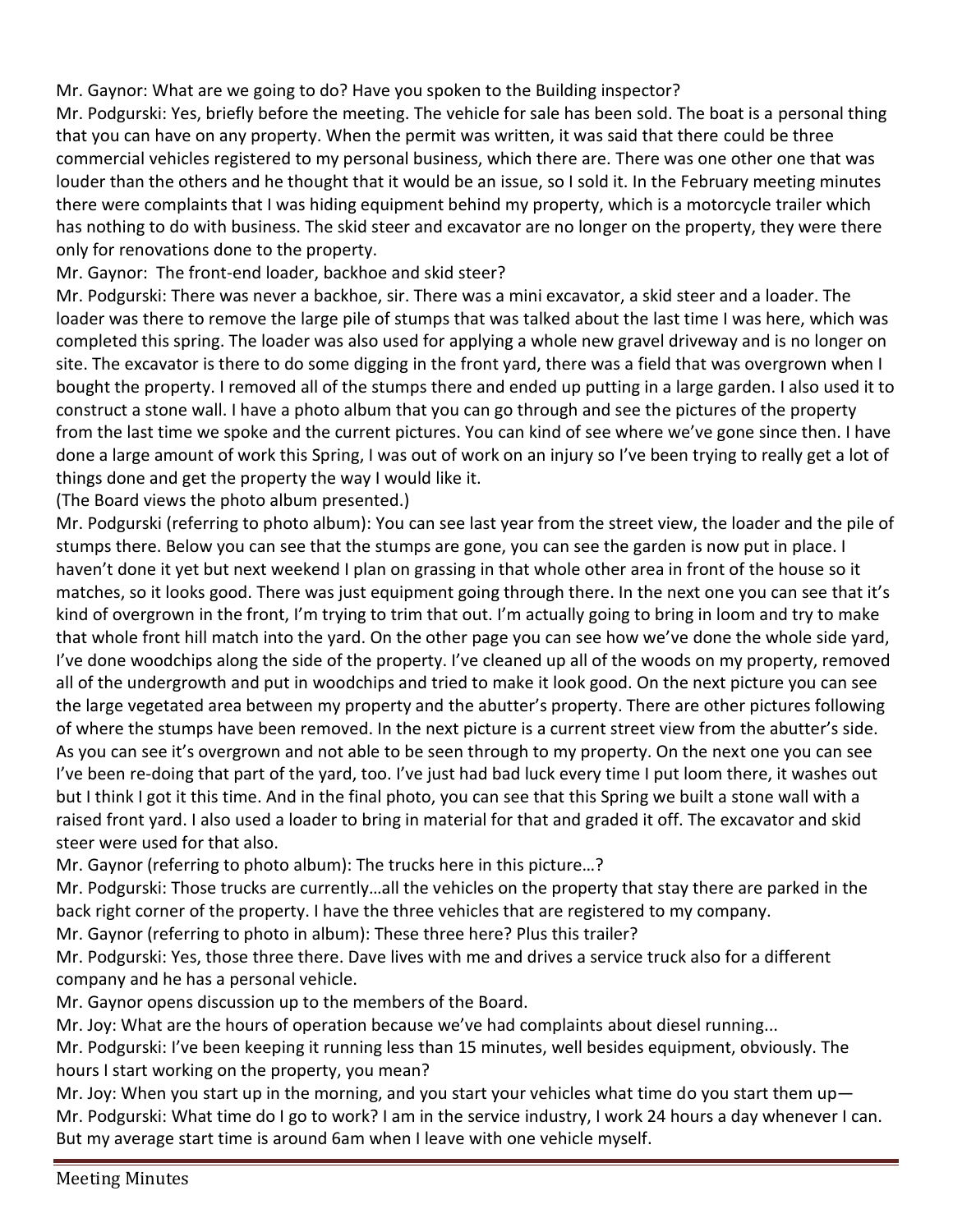Mr. Joy: And how long do you run the vehicles for?

Mr. Podgurski: Less than 15 minutes.

Mr. Joy: And that's consistently?

Mr. Podgurski: Yes.

Mr. Gaynor (to Mr. Mascio): How about you? What time do you leave in the morning and are you warming up diesel engines also?

Mr. Mascio: I generally leave anywhere from – excuse me, about 24 hours a day. We both have different jobs. I work all over New England so I leave 2, 3, 1am.

Mr. Gaynor: So you have one business vehicle and one personal?

Mr. Mascio: I have a company vehicle, it is owned by the company I work for. It is commercial however it's not labeled or lettered. We did park all the vehicles so they would be less seen from the street view, alongside the right rear property line so that you can't see them. We try to keep them consistent, always park in the same spot so it's fluent and kind of forgot. There's no intention for any type of over-idling time. Fuel's expensive, it comes off the top every time. We understand the diesel fumes are not pleasant, I'm around them 24 hours a day sometimes when I'm working and we are not trying to intentionally harm anybody or cause any infliction at all.

Mr. Gaynor: What about these trailers, are they permanent trailers? You mentioned one about the motorcycle one and storage trailers out there. How many are there, first of all?

Mr. Podgurski: Currently I have one trailer that I use for landscaping. It's enclosed and you can see it in that picture. It's parked in the far back of the property, I only use it maybe once a week. The other trailer you're speaking of is actually, like a storage container that I use for, like, a shed. I kinda collect car parts and motorcycle parts and anything interesting and it's full.

Mr. Mascio: There was a white trailer that belonged to me. It was on the property and I have taken that out as well because I have no need for that anymore. So that is now gone so, again, you have my two vehicles, his vehicles and whatever else he has for the business.

Mr. Nessralla: Whatever construction you're doing to the property is already done?

Mr. Podgurski: For the most part, right now. I have to do more work to the back grass.

Mr. Nessralla: You're going to put in a new lawn?

Mr. Podgurski: Yes, I'm going to wait until the fall, it's already too hot for that. I'm also hoping to pave the driveway, probably won't happen until next spring. As far as construction for the rest of this year I'm pretty much…done.

Mr. Gaynor: so there are no construction parts, tires, anything abandoned along the property lines—

Mr. Mascio: If I may, I have small children that live with me part-time, part with their mother. I wouldn't be there if there was. I don't want a place that is unsafe for my kids.

Mr. Gaynor: So all of that stuff has been removed for the most part?

Mr. Podgurski: The only thing on the edge of my container are some chairs…party stuff.

Mr. Mascio: And one spare tire for your car.

Mr. Gaynor (to the Board): Any other questions?

Mr. Parcellin: I'm thinking back to when we first talked about this, which was a while ago. If I remember correctly, you guys were saying that sometimes you bring the trucks home because you come straight home. Are they there every day? Are they parked there permanently? I remember you guys saying the business is somewhere else, this isn't the business.

Mr. Podgurski: Yes, yes. The shop that I work out of is in Canton.

Mr. Parcellin: The impression that I got was that they were somewhere else but occasionally they were going to be there. If it's every morning at 5, 6am that might be…

Mr. Podgurski: I drive a commercial service truck for work every day, no matter if I'm working for my father's company or if I'm working for myself. Either way I'm driving a commercial truck, whether it be, like we talked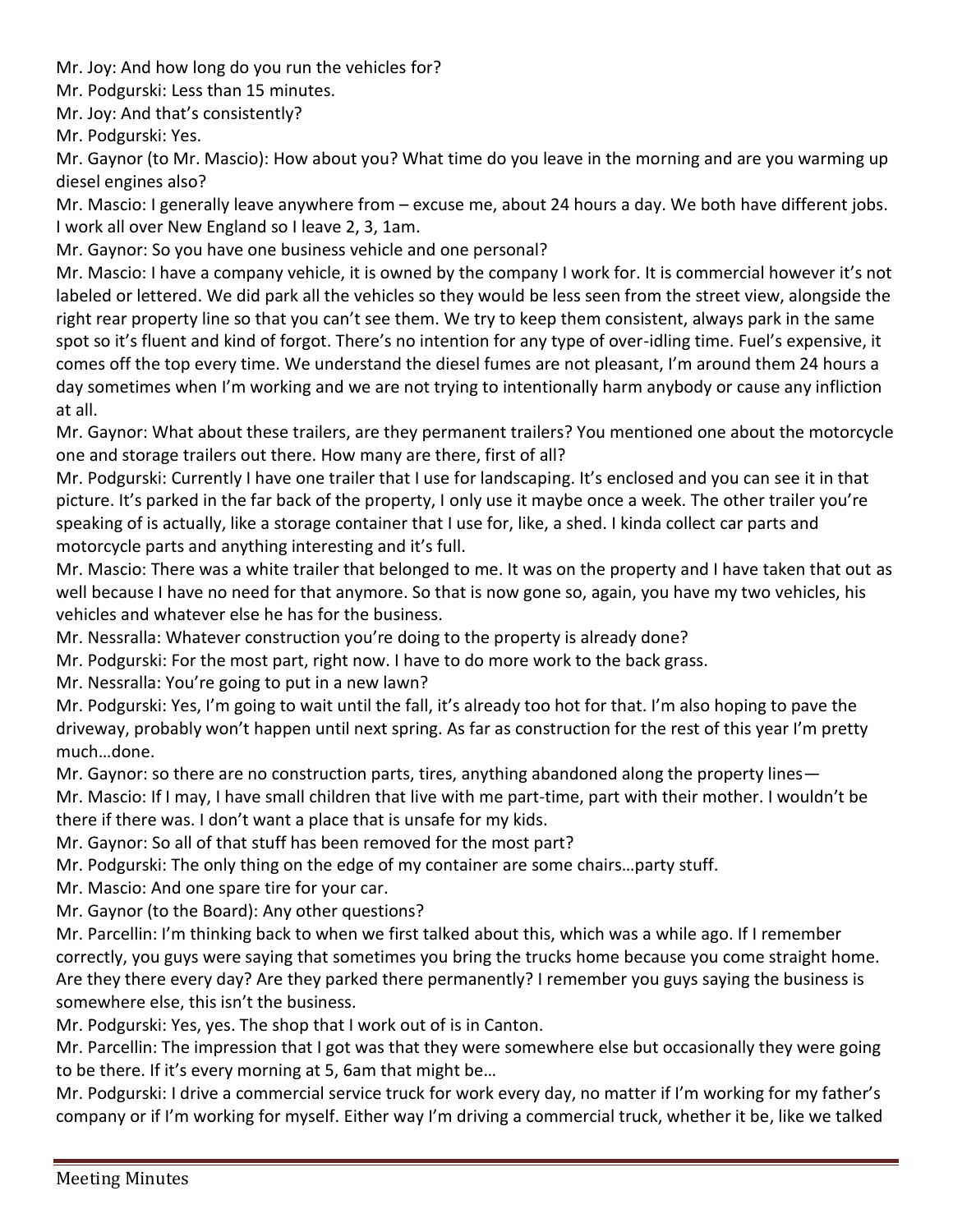about last time, under a one-ton sized vehicle. Could be a one-ton dump truck that I have or it could be a my small F350 service truck.

Mr. Mascio: There are no differences in those trucks then a personal pickup truck somebody would buy off a lot, it's the same thing. The fumes, the smell, the noise is the same from a similar year truck that somebody owns whether it's commercial or private.

Mr. Podgurski: It is the same truck.

Mr. Gaynor (to the Board): Anybody else have any questions?

Mr. Mascio: I have a question, if you don't mind.

Mr. Gaynor: Hold on one second. Mr. Piccirilli, you've been out there for a while. What's your feeling? Mr. Piccirilli: I have been out the last couple of days. It does look nicer, the heavy equipment is gone. I have a question – you said you are running a 24-hour business out of your home?

Mr. Podgurski: No. We all work in the service industry.

Mr. Piccirilli: A service industry. And this gentleman lives with you and he also works in a separate service industry?

Mr. Podgurski: Yes.

Mr. Piccirilli: So that's two businesses we're talking about? They're unrelated?

Mr. Podgurski: Yes, completely unrelated, yes. He works for a mechanic, I work as a welder and I also do landscaping.

Mr. Piccirilli: I wanted to clarify.

Mr. Gaynor: But if I understand this correctly, these businesses are not located on Carvery Street, they're elsewhere and these trucks are trucks they take home, they're take-home vehicles. (To Mr. Piccirilli) Is that your impression?

Mr. Piccirilli: If that's the impression you got the first time.

Mr. Gaynor: That's what was stated with the application.

Mr. Piccirilli: What I'm hearing now is…I don't know, it's a 24-hour, on-call. That's not take the truck home, leave it, get up the next day. That's saying "well we can come in and out whenever we want because that's our business."

Mr. Podgurski (to Mr. Piccirilli): Okay and do you have your own property? You can't leave whenever you want?

Mr. Piccirilli: I'm posing a question to the Board just like you were talking, that's all I'm saying. He asked me for some input, I'm giving him some input so they can make a determination. They have the right under Subsection D11A that they can vary at the discretion of the Zoning Board of Appeals the home business professional office studio, but they have to take into consideration that it's not a business property. And it specifically says there should not be any effect on a neighborhood in terms of noise, fumes, vibration, glare or admissions. If this is bothering people in a non-commercial atmosphere than that is a problem. How we address the problem I'm not saying, whether you're allowed to do it or not. I'm just saying it's been a problem, is it going to continue to be a problem? I don't know if there were stipulations put on the special permit as to separate entities coming in at 24 hours, are there stipulations on operating time frames? I don't know. These are things I'm asking the Board, putting in my input. Obviously I've gotten complaints that I have to address and when I drove by, in my letter, it states what I saw.

Mr. Gaynor: Okay, but the property itself has been cleaned up anyway.

Mr. Piccirilli: It looks like it's been cleaned up, the heavy equipment is gone. Are they going to have three vehicles, are they going to adhere to that, is it still going to be a complaint with the neighbor, trucks leaving at 2am? I don't know. That's in the future.

Mr. Gaynor: I don't know how the other Board members feel but what it's not going to turn into is an annex of the company you're working for. In other words, you're based in Canton and that's where you go to work – and I'm addressing you (to Podgurski) because you're the property owner – and no different if you have somebody living with you that's also bringing a truck home, commuting back and forth to work, that's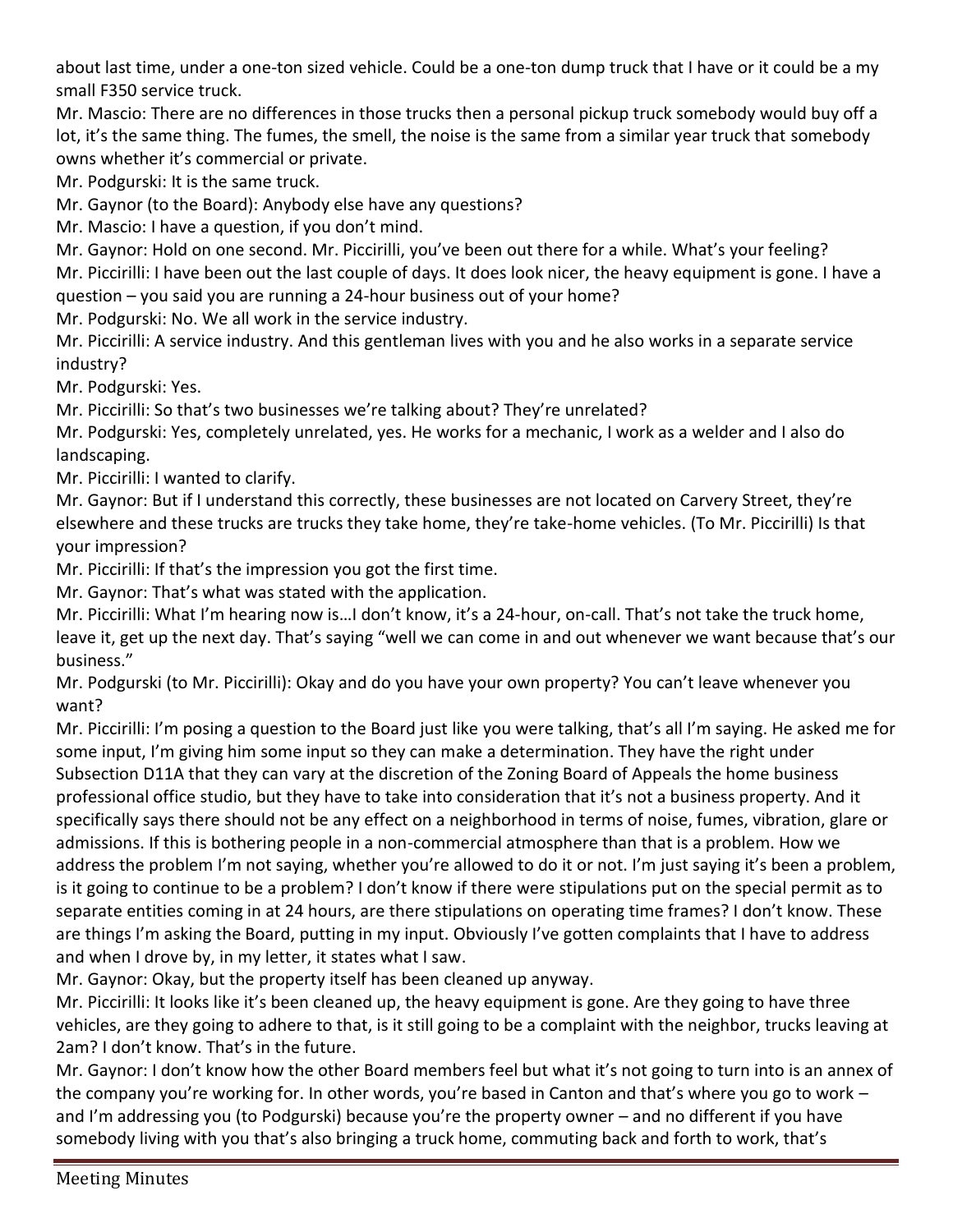altogether different than running an annex business out of Carver Street to coincide with the business that's in Canton.

Mr. Podgurski: I understand what you're saying.

Mr. Gaynor: And while you're doing that, you cannot be detrimental to the character of the neighborhood. And if having that business, you know, reporting from the property at Carver Street, is causing problems in the neighborhood, we're going to have to address that. We're going to have to resolve that.

Mr. Podgurski: The business is not reporting from the property. It's basically me leaving the property to go to work. I also do use the business vehicles to do work on the property on the weekends and after work sometimes, but that's really what I'm doing. I'm leaving the property to go to work.

Mr. Parcellin: I think, for me, that seems totally reasonable. I get it. What it's also doing is having an effect on your neighbors, the people who are affected by it. What we are supposed to do is try and set you guys up so you guys can succeed and allow them to enjoy the property that they purchased. I understand what you're saying, but it also seems like that activity early in the morning, sometimes prior to sun-up, is causing an issue in a residential neighborhood which is against what the by-law says. That's what we're getting at.

Mr. Gaynor: Let me ask you (Podgurski) this - aside from removing and not allowing the trucks to be there, what would you come up with for suggestions to appease your neighbors?

Mr. Podgurski: The easiest thing would be to not park the vehicle I'm using (to leave for work) at the far back of the property, which is next to the abutter's house. That's probably the reason for his complaint, but he also caused his own complaint by bringing me to the Board meeting and having me get a special permit which said that I had to have any commercial vehicle out of sight of the property. So, the problem was kind of created by the permit so abiding by the permit is also not helping my cause because the most out of sight place on the property is the far back right corner which is right next to the abutter's house.

Mr. Gaynor: So if you didn't come get the permit, none of the neighbors would be complaining about what's going on over there?

Mr. Podgurski: I think there would be less complaints because any vehicle that I have is directly next to the abutter's house per the permit that I have to follow.

Mr. Piccirilli: But what you're doing is specifically not allowed without a special permit, that's the whole reason for coming to get a special permit.

Mr. Podgurski: Correct, no I know, I understand that.

Mr. Piccirilli: But what you're saying is that the special permit has caused you problems.

Mr. Mascio: Caused him problems.

Mr. Piccirilli: Caused who problems?

Mr. Mascio: The abutter.

Mr. Piccirilli: No, there were problems before.

Mr. Podgurski: It seems that no matter what I've done on the property there has been a problem.

Mr. Piccirilli: It's been a problem because you're not adhering to the residential character of the neighborhood. It's a residential neighborhood.

Mr. Podgurski: I understand that. When I bought the property, it was in absolute disrepair and I've done a massive amount of work to it with the vehicles and equipment that I brought there.

Mr. Piccirilli: Nobody has brought that into question. Nobody has brought the status of the house on the property into question – the problem is you live in a residential neighborhood that has specific rules. You came to the Board, they saw your plight, they said 'This is a business guy. He's trying to come home and park some trucks.' They agreed with you, they were good enough to give you a special permit but yet the problem continues. If you just came home and parked three vehicles and there was no issue of noise, or fumes or anything, there would be no problem. You'd be parking three vehicles.

Mr. Gaynor: Do you see where bringing your vehicle home and doing work at the property, after hours and on the weekends is totally beyond the scope of a residential property? You're doing commercial business on a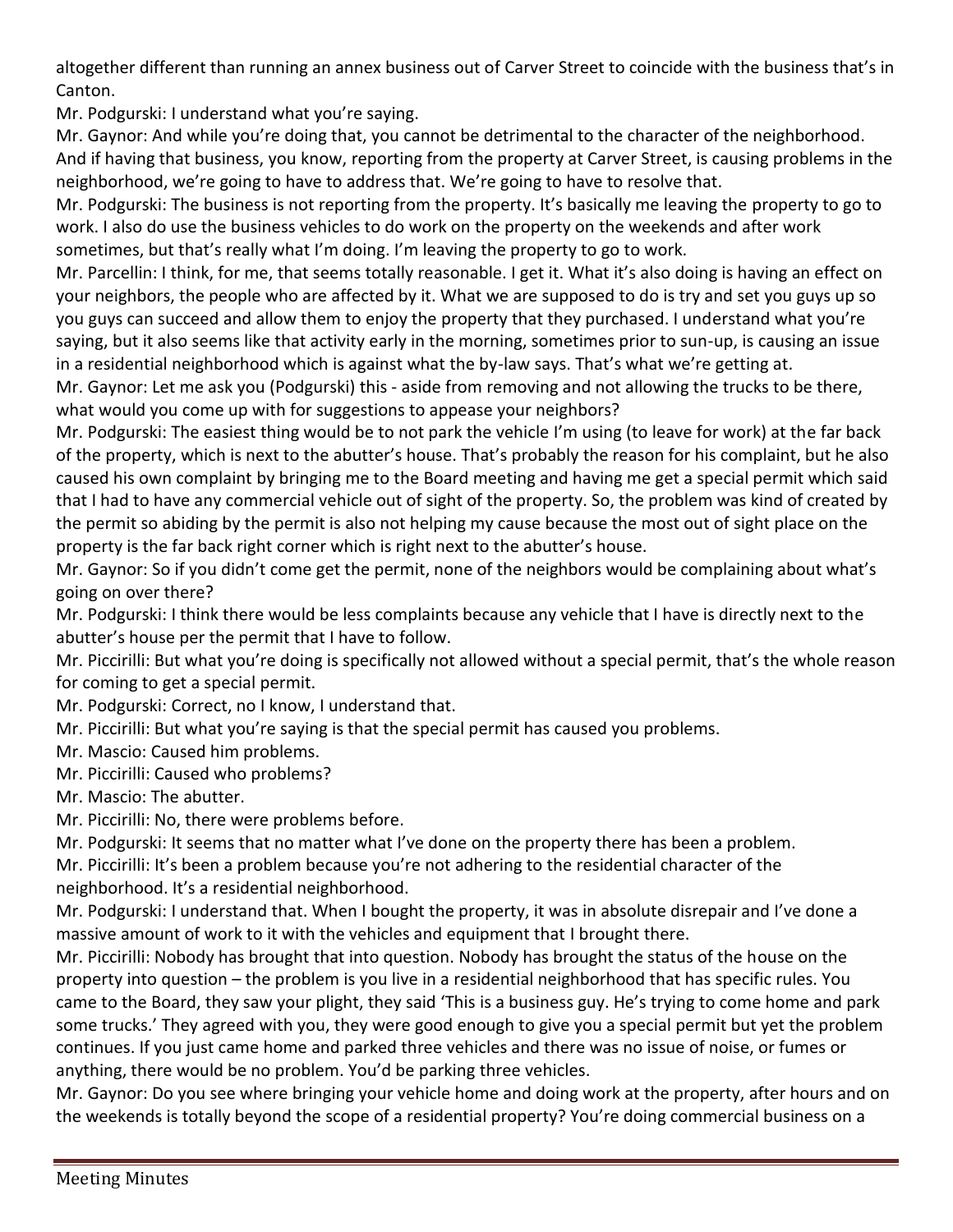residential area. You just got through saying that not even ten minutes ago. You bring work home, you work on it at night and sometimes you work on it during the weekends.

Mr. Podgurski: No, no, no. You misunderstood me. I use my vehicles and my equipment to work on my property at night and on the weekends. I do not bring any of my work home.

Mr. Gaynor: Oh, I did misunderstand you then.

Mr. Podgurski: Everything we work on would not fit on my property. We work on very large equipment. No, nothing I work on goes home. I come home with a business vehicle.

Mr. Nessralla: So, you're using your business vehicle for transportation?

Mr. Podgurski: Yes because we also do field work.

Mr. Nessralla: I understand that but you're bringing your vehicle home as transportation?

Mr. Podgurski: Yes.

Mr. Nessralla: And that's it?

Mr. Podgurski: Yes, I don't even own a personal vehicle right now.

Mr. Nessralla: Can you park it somewhere else on the property? Far away from the neighbor?

Mr. Podgurski: Yes.

Mr. Nessralla: Is there any way you could, instead of on the right-hand side, you can park it on the left-hand side to eliminate the noise?

Mr. Podgurski: Yes.

Mr. Nessralla: You gotta be neighborly.

Mr. Podgurski: Yes, absolutely. I completely agree.

Mr. Mascio: We weren't looking for any turmoil out of this. I'm here as support for this and also to make things right with the abutter. I'm not here to dispute with anybody other than, I've been to the town meetings, I understand what Town of Halifax is representing. The last town meeting I went to, one of the things that was brought up was a lot of the dilapidated properties in Halifax – do you guys remember hearing this?

Mr. Gaynor: Yes. It wasn't just the – you keep referring to "and abutter" -- he's not the only abutter. There were other abutters that were complaining about the noise, the fumes and whatnot. To just to dump it on one person isn't fair, either.

Mr. Mascio: I read the transcript from February and it only had one person there that was complaining with a formal complaint.

Mr. Nessralla: So all of the construction that you've done on this property is all done? Other than putting a new lawn in?

Mr. Podgurski: Yes.

Mr. Nessralla: And you don't need to bring in any heavy equipment in like the skid steer or anything like that for anything else?

Mr. Podgurski: Not really, no.

Mr. Mascio: Like he said in the fall he was going to do the backyard.

Mr. Podgurski: I plan on doing the backyard. I kinda want to remove all the rest of the stumps from that small field in front of the house so I can get a natural lawn there.

Mr. Nessralla: And when you do that can you notify your abutter that you're going to be there doing that and be neighborly and that's it?

Mr. Podgurski: Absolutely. Not a problem.

Mr. Nessralla: And you're bringing your truck home as a vehicle of transportation to your house?

Mr. Podgurski: Yes.

Mr. Nessralla: And in the morning you're taking it out and going to your work site?

Mr. Podgurski: Yes.

Mr. Nessralla: You're not doing any work on the property?

Mr. Podgurski: No.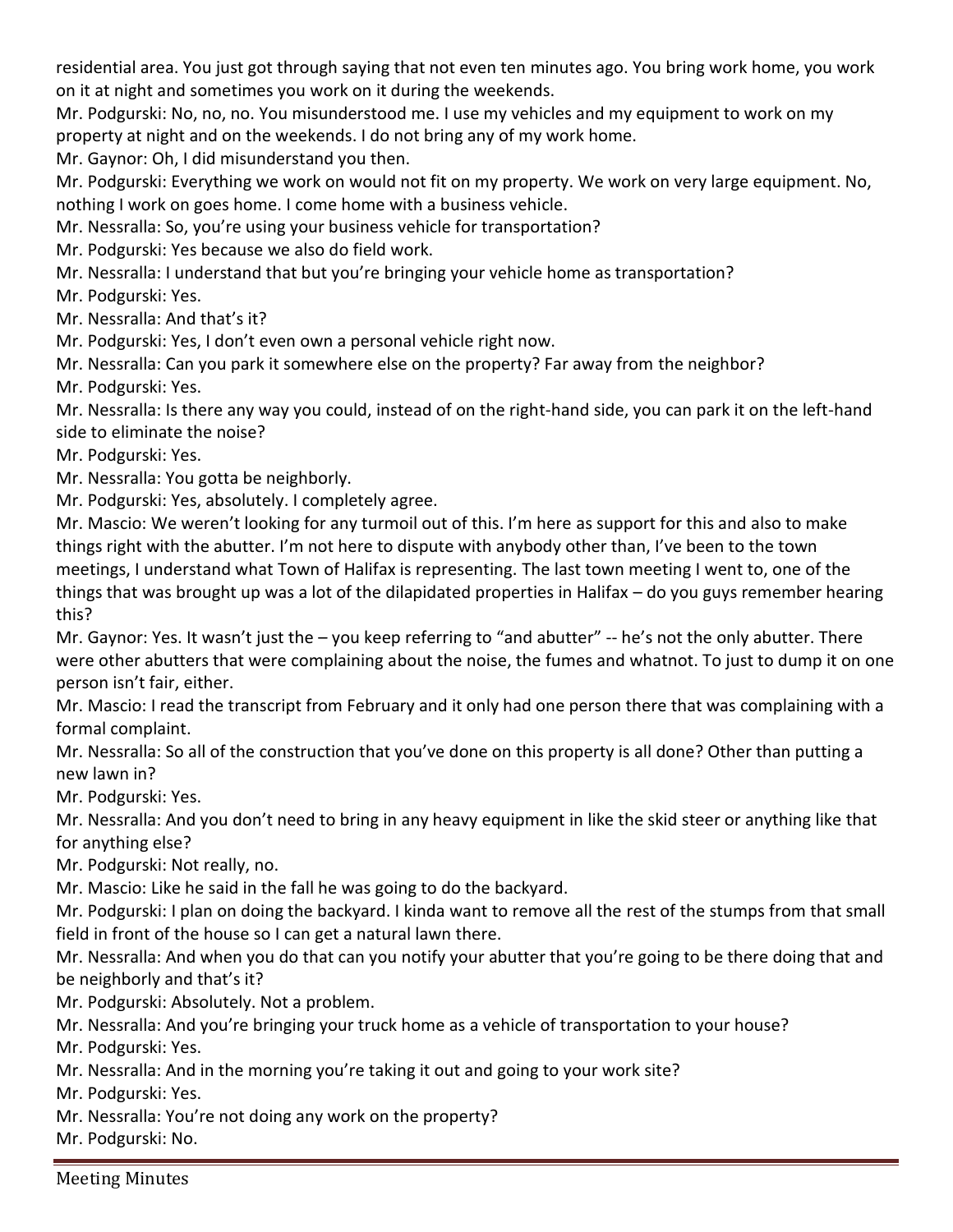Mr. Nessralla: And if Mr. Piccirilli goes in next week or two weeks from now he's going to find you just bringing that truck home and taking it out of there in the morning?

Mr. Podgurski: Mmhmm.

Mr. Gaynor: The other things that you mentioned that were included in the letter about the boat and the other car are permanently gone and are not going to be replaced?

Mr. Podgurski: The boat is still there.

Mr. Gaynor: Oh, I had thought you said the boat was sold.

Mr. Mascio (to Mr. Piccirilli): You saw where the boat was, right? It's down by—

Mr. Gaynor: Sir! Please.

Mr. Podgurski: I still have the boat. There was a white truck that was a personal vehicle that is gone and won't be replaced.

Mr. Gaynor: And the front-end loader and…?

Mr. Podgurski: I only need that to work on the property if I decide to do the driveway next spring, I would use it for that. Other than that…

Mr. Gaynor: And other than that it's going to stay there, it's yours or it's somebody else's…or it's going to go? Mr. Podgurski: It's already gone. I don't need it there. I used it to remove the stumps and do the driveway. That was it's purpose.

Mr. Gaynor: Okay. Any other equipment that was made mention of that you went through before? Mr. Podgurski: Yes. There's a skid steer and an excavator that I had there that won't return until I do more work on the property which wouldn't be probably until fall.

Mr. Gaynor: And there is no backhoe?

Mr. Podgurski: I don't have a backhoe.

Mr. Piccirilli: And there's a front-loader, small loader.

Mr. Podgurski: There was just a skid-steer, excavator and the loader.

Mr. Piccirilli: There were three pieces of equipment.

Mr. Podgurski: Yes. Yes.

Mr. Piccirilli: And when you come in to do your grass or whatever, I'm assuming it would be done in two or three days, a week, it's not going to sit there for months at a time?

Mr. Podgurski: No.

Mr. Piccirilli: I think the thing is, from my concern, you were granted a special permit. We just need to make sure you adhere to that special permit.

Mr. Podgurski: That's what I'm trying to do.

Mr. Gaynor: Are you good with that, Rob?

Mr. Piccirilli: If the Board is okay with it and nobody else wants to speak, but they know that if there's an issue and you come back before the Board, you'll have to do whatever the Board decides.

Mr. Gaynor: Okay. Thank you.

Mr. Podgurski: Thank you.

Mr. Soroko (direct abutter): I'm a direct abutter, 31 Carver Street. It's not any kind of surprise. My name is Jonathan Soroko. If you look in the by-laws right now, home office is two commercial trucks. You guys granted three. I'm okay with having three trucks. Last thing I want to do is limit someone from making money because these guys have all the right to live there, they have all the right to be part of Halifax. I wanted to try and make it work because I'm trying to be a good neighbor. We're all trying to be neighborly on Carver Street within Halifax. The one thing that I kinda want to put out there is that normally speaking in a neighborhood is neighbors try and resolve things. I tried to do it the nice way, the owners have my number. I told them to give me a call on another issue. Never gave me a call, don't know if they still have my number. Seems like the gentleman over here, Dave, has approached me, very nice gentleman. Had a nice conversation with him while I was out in the backyard. Then he also approached one of my neighbors across the street. Both have addressed the fact that there have been fumes. The trucks are backed up, tail pipe close to my property line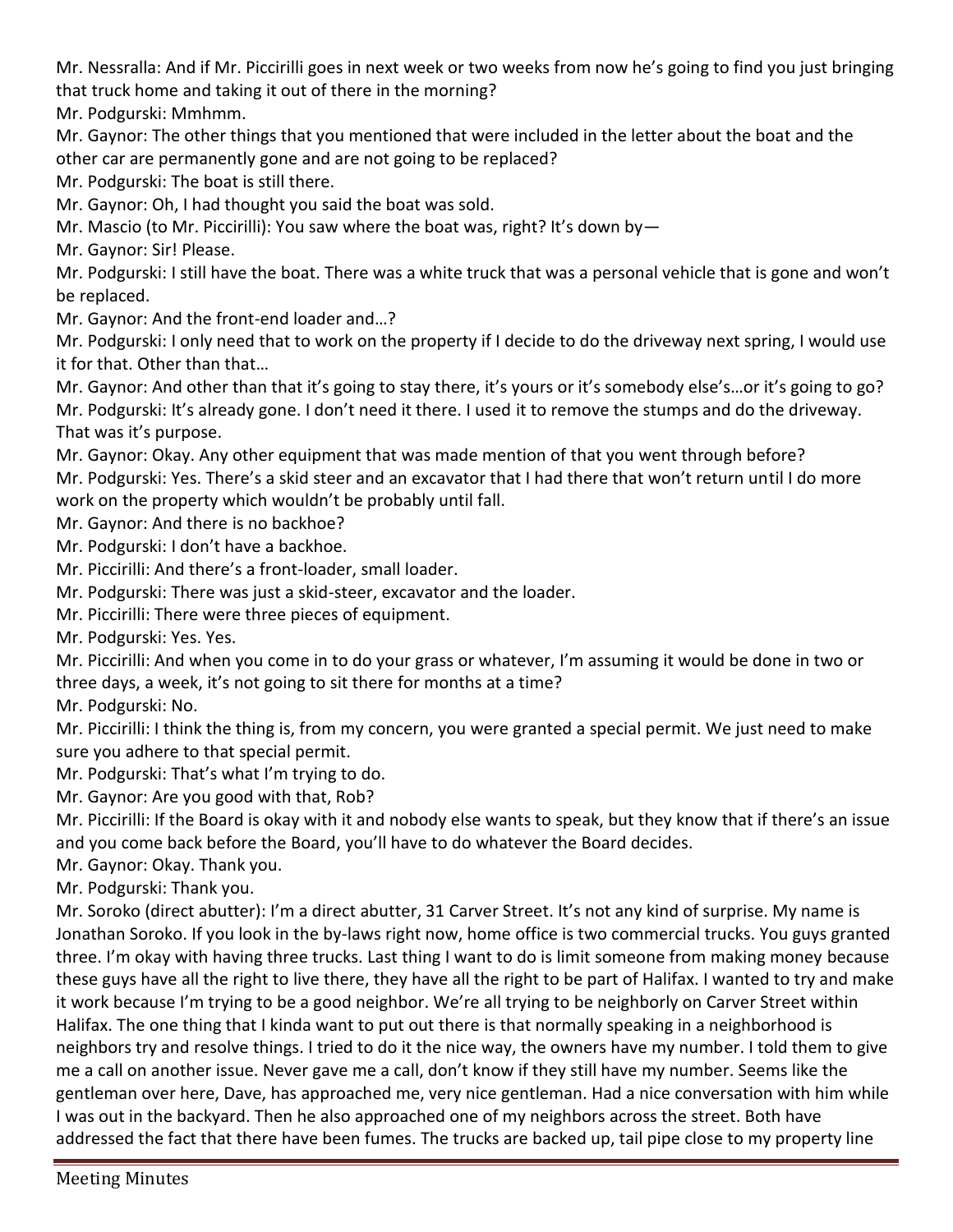which is right on my backyard. I pay my property tax in order to enjoy my yard, have family out there and the last thing I want to do is smell diesel or hearing a truck idle for 15 minutes…within a maximum of 15 minutes. I have a regular car, I don't have a diesel truck. I'd love a truck but I can't afford the gas for it. My question is why does it have to be a 15-minute idle time for a diesel truck? I know friends that have a diesel truck, 5 minutes in and out, done. I know in the winter time it may take a little bit more to warm up a little bit, but why does it have to be so long for a normal truck to run that long? That's what I'm concerned about because it was set forth by you guys, the Board, I just want to wrap it all around. If it's 15 minutes, and it needs to take 15 minutes the last thing I want to do is ruin the truck because that's an investment. The other thing is, if they do move it out of the way, out of sight with the tail pipe against my property maybe it's not going to go into my yard as much. But I want to be able to enjoy, have family and friends over to enjoy my backyard and it's just not a pleasant experience. Especially with some of the containers and tires back there. I can't have kids back there. I know Dave says he has his kids but I won't bring my own relatives way back in my own backyard. I just want that to be on record.

Mr. Mascio: What do you mean by—

Mr. Gaynor: Hey, hold on. Every question and everything goes through the Board. Dave, why don't you have a seat.

Mr. Mascio: Okay.

Mr. Gaynor: Thank you. (To Mr. Podgurski) Would you like to address that? Do you think that's being unreasonable? You said yourself that you might be able to move the truck someplace.

Mr. Podgurski: Absolutely. Moving the vehicle that I'm going to be operating the next day? Absolutely not an issue. I believe, it's kind of an odd thing, but there's a couple of spare tires that I have and we talked about the chairs that are leaning against the container that are over his property line on myproperty and I'm not really sure how they would be an issue to anybody. I can move them, that's not a problem. I just don't really understand why that would be an issue to anybody but I can absolutely move them.

Mr. Joy: Do your trucks need to run 15 minutes?

Mr. Podgurski: Recently? No. in the summertime? No. And I don't let them run for 15 minutes in the summertime, there's no need for it. In the colder weather, yes. Older diesel vehicles do take longer to warm up. That's just the nature of the vehicle. But I'm not waiting for my truck to sit there and run for no reason. Day like today, start it up in two minutes, I'm gone.

Mr. Gaynor: What's the pleasure of the Board? Do you think the petition itself is where he—definitely shown where he has cleaned up and done a lot of the improvements. Definitely all of the equipment and the machines have been taken off of the property. It looks great. I don't mind telling you, it does look so much better than it did before and it's well appreciated. And I'm sure your other neighbors too, that maybe weren't on the minutes of that particular meeting but were here and expressed their opinions about that property prior or after that, anyway. So I ask what is the pleasure of the Board? Do we need to revisit the petition or do we take the petitioner's word that compliance will continue in the near future and hopefully and let me ask – yes, Rob?

Mr. Piccirilli: Just to reiterate because I don't know whether we want the trucks that were parked up against the fence – they're not going to be trucked up against the property line anymore?

Mr. Podgurski: I'm not going to leave them there when I'm not using them but I would say the issue would be with the idling of the vehicle that whatever vehicle I'm going to use the next morning I'm going to put on the other side of the property out of the way…

Mr. Piccirilli: I think the biggest problem is the fumes from the trucks and the noise from the trucks. If we could move those trucks so that they're further away I think that some of that angst and concern would go away also.

Mr. Gaynor: Is that being unreasonable, Joe?

Mr. Podgurski: No, no, absolutely not. I don't think it'd be an issue to park personal vehicles there like a boat, cars, stuff like that?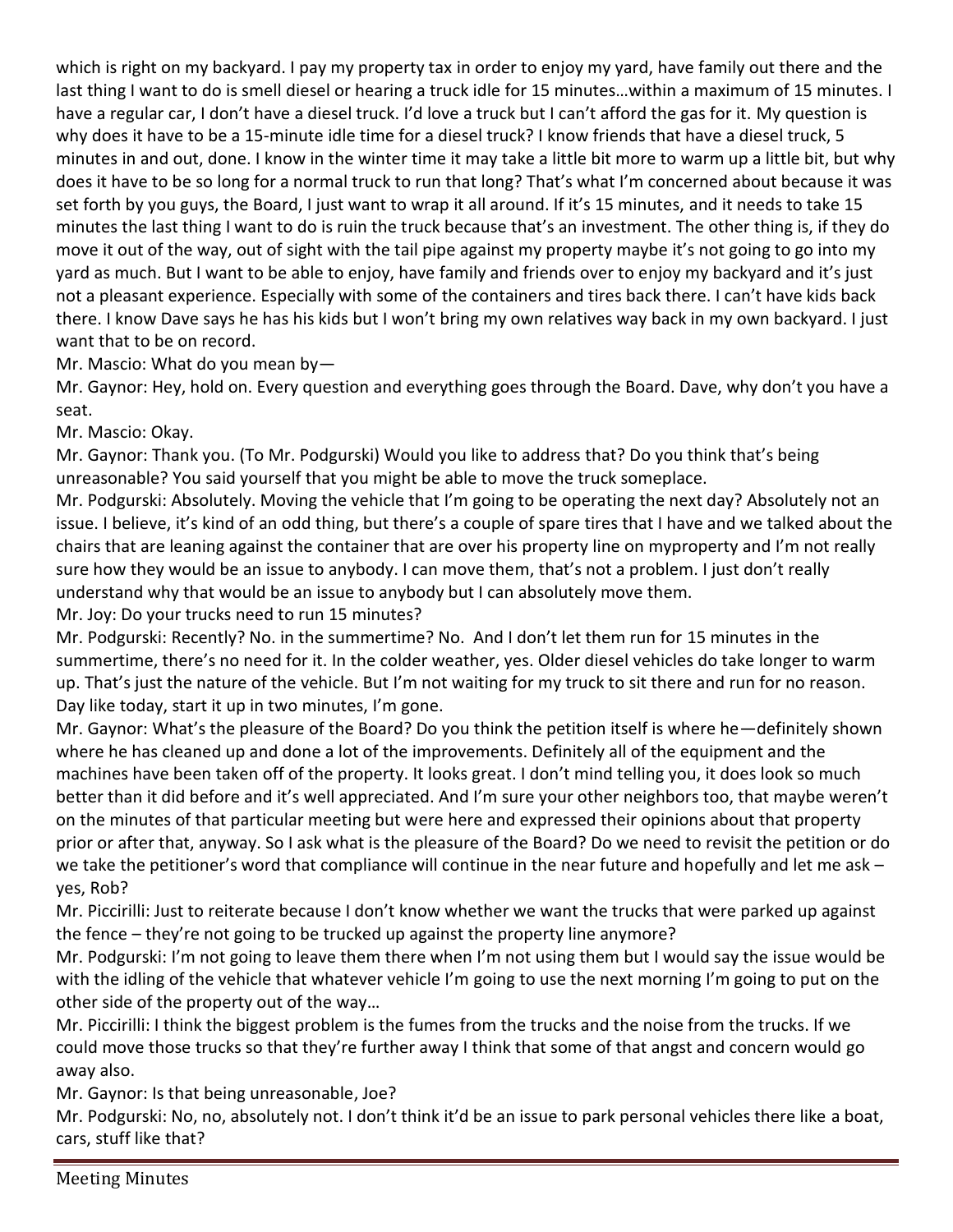Mr. Gaynor: Something non-diesel I shouldn't think would be a problem. (To Mr. Soroko) Sir, would that be eliminating 9/10<sup>th</sup>s of the problem, moving the diesels over to the other side of the property? Mr. Soroko: Yeah, we can always give it a shot. I'm always willing to work with a neighbor. I just wish that one thing is if we can work something out, if we can just talk to each other, walk over and say hello because, like I said, I've only talked to Dave. I think if we are able to talk with each other and work it out to become neighborly so we can resolve these small disputes so they don't have to be brought in front of everybody, I think that would be a better option.

Mr. Gaynor: I agree. (To Mr. Podgurski) How about you?

Mr. Podgurski: Absolutely.

Mr. Soroko: I'm willing to let bygones be bygones but I would really wish that it's a residential community, it needs to follow the residential bylaws even though they have a special permit, it's granting them something that they're technically not allowed to have on a residential property on a plot of land. I think that something like this needs to be tread very carefully.

Mr. Piccirilli (to Mr. Podgurski): Just one more comment from me. You need to realize that a special permit is giving you permission but it's also an enforcement. It can be taken away.

Mr. Podgurski: Yes, I understand that.

Mr. Gaynor: Alright why don't we try that. Moving the trucks over… Joe, do you need this in writing?

Mr. Podgurski: I don't think so, not a problem.

Mr. Parcellin: They have to come back in December to renew.

Mr. Gaynor: Alright, let's do that in the meantime.

Mr. Podgurski: Okay.

Mr. Podgurski's father, the owner: If you move the trucks back to where they were originally parked, they will be in view of the street.

Mr. Gaynor: I thought you were just moving them away from the property line, still in the back.

Mr. Podgurski: Okay, I can do that. I was talking about the far extreme of the other side of the property. The only real area to do that is the front of the house which would be visible from the street.

Mr. Joy: Talk with your neighbors. If you park them on spot and it's detrimental to someone else, work it out. Mr. Gaynor: Rob, would that be a problem being visible from the street like that?

Mr. Piccirilli: If it was a stipulation you put in that it's not visible from the street. The only other option is if you've got to idle your trucks, start them up, move them from the property line and idle them in your driveway. Whatever's going to work.

Mr. Podgurski: Okay. Right, we can discuss that

Mr. Soroko: I've been on that property since the previous owner has been there. Granted, they did have regular cars and whatnot. They did have three cards on their property, no big deal. They literally parked them right directly in the driveway. So your left side driver's door was facing their entranceway on the side of the house. Then they parked them side-by-side, one right behind. Nothing's ever been done. That's why I'm stating that, if it's not parked right up against the property line with the tailpipes, I don't think, I'm going to use that word lightly, I don't *think* it's going to cause any kind of issue. But the over-idling time would definitely do that because the wind carries it.

Mr. Gaynor: Okay, Joe, it does say, as Peter brought up, the vehicles under 167(7)D-11 A-H the vehicles are not to be visible from the street according to that particular section. But again, moving them to the other side or moving them—

Mr. Podgurski: Moving them is not an issue at all. I had some of them parked on the side and other ones I had in the front before because I didn't have a reason to put them all in one area to block them from visibility. Mr. Gaynor: And we understand, too, you've got things moving around, things are improving on the property and whatnot. But just keep in mind that we are revisiting things in December so let's hope that everything is all resolved by then. And in the meantime, as long as the building inspector knows that you're going to conform to the requirements, let's try that. Unless somebody else wants to—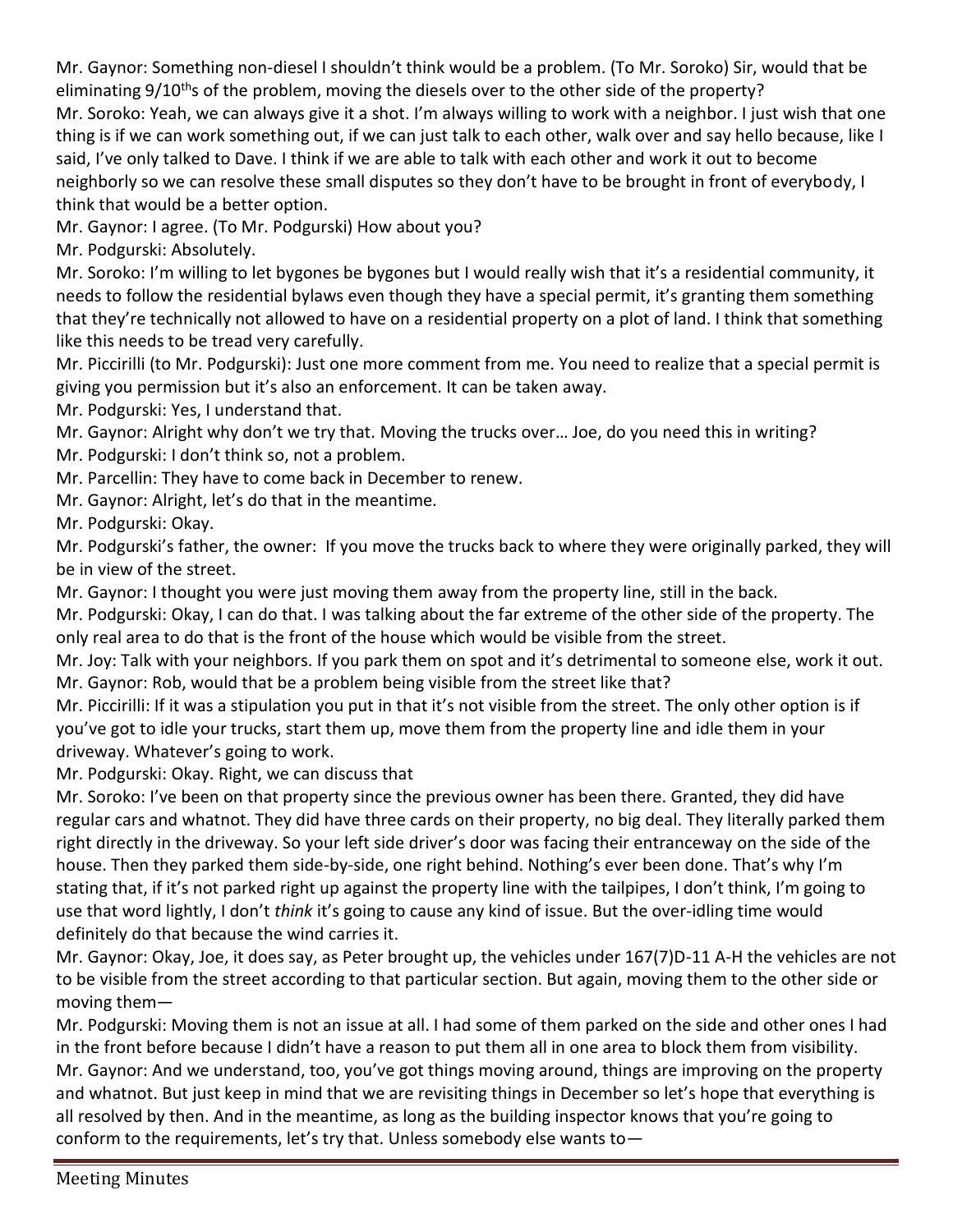Mr. Podgurski: So I just want to clarify. If I were to put some of the vehicles on the farther side of the property and they were visible from the street, that would be okay for the time being to try to work with that and keep them away from—

Mr. Piccirilli: Is there lettering on any of the trucks?

Mr. Podgurski: Three of them, yes.

Mr. Piccirilli: They all have lettering on them?

Mr. Podgurski: Yes.

Mr. Piccirilli: Advertising what sort of business you have?

Mr. Podgurski: My three do, yes. Just has the name of the company and phone number on them.

Mr. Piccirilli: Okay I'm just going to say business trucks with advertising on them. I wouldn't be as concerned if they had no lettering on them but…

Mr. Podgurski: If you'd like to look where I'm talking about. (Referring to photos in album)

Discussion with photos of where the trucks could be moved. Behind this wall of trees, this is a whole parking area. Approximately 200 feet away from the property line.

Mr. Gaynor: There's no room behind the house to the opposite side?

Mr. Podgurski: There's a whole septic system there in the backyard.

Mr. Gaynor: The septic system wouldn't take the weight of the cars and trucks, I would imagine.

Mr. Podgurski: No. (To Mr. Piccirilli) I'm talking about where we put in that line of trees. I know they're still small.

Mr. Piccirilli: You're not going to stack them one, two, three so you're not going to see all three from the road? Mr. Podgurski: No, you can put them in one line. It's wide enough to put all three of them there all the way to the back, other side of the property.

Mr. Piccirilli: If that's the only place to put them, if it takes them off of the property line then…

Mr. Gaynor: Let's try that. We'll revisit the permit come December and see wehre it goes from there.

Hopefully it will satisfy him, the other neighbors and the building inspector.

Mr. Podgurski: Absolutely.

Mr. Mascio: I apologize for blurting out in the middle of the meeting. I did reach out to Mr. Soroko because I don't want to have any troubles with this at all. I came to help, that's why I'm here.

Mr. Gaynor: Thank you very much. Appreciate it.

## **Discussion**

Present: Gordon C. Andrews

Chairman Gaynor greets Mr. Andrews. Mr.Gaynor reads into record the request letter from Mr. Andrews to Building Inspector regarding enforcement of Zoning issues and Building Inspector's response letter of refusal. Mr. Gaynor: Gordon, why don't you bring us up to date on this. What are we doing here?

Mr. Andrews: So, the special permit that you guys gave Petition #823 which requires the lots to be subdivided, that's the what the proposed plan shows, that has not been recorded yet. So that's what I'm bringing forth. The plan that you guys approved has not been recorded. So I don't know how you can get the building permit…

Mr. Gaynor: And you (Mr. Piccirilli) sent the letter off on May 24<sup>th</sup> 2017?

Mr. Piccirilli: Yes, I did.

Mr. Gaynor: Okay, Rob what are we doing? What's your take?

Mr. piccirilli: I ws given a letter to deny some permits and I believe you have my response.

Mr. Gaynor reads Mr. Piccirilli's letter of response to Mr. Andrews' request to enforce zoning laws into record.

Mr. Gaynor: So the building permit has been issued under the decision rendered under the Board of Appeals. And you're saying it has not been issued?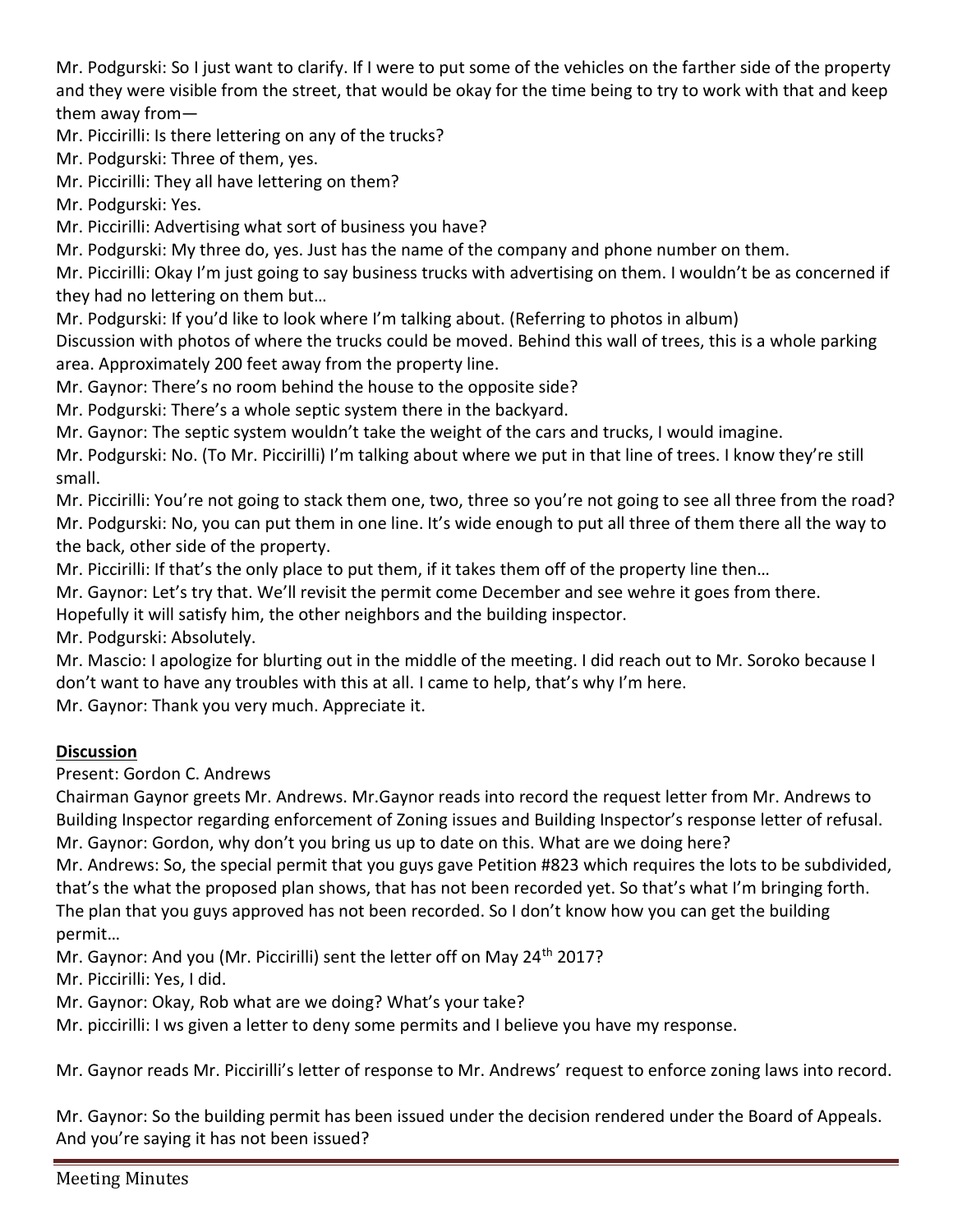Mr. Andrews: So I have hired an attorney and I will be filing an official appeal tomorrow on both of these things. I don't know how deep you want to get into it but basically they presented you a plan that showed individual lots, they don't have individual lots yet. They presented a plan that shows Amanda's Way as a road, Amanda's Way has not been approved as a road so there's no frontage there. They don't have any frontage, the road doesn't exist. They presented you a plan, and if they meet that plan, there's nothing for me to appeal. But what they have hasn't met that plan yet so that's why tomorrow I'll be appealing the building permits.

Mr. Piccirilli: The plan was recorded.

Mr. Gaynor: That was my next question.

Mr. Andrews: The plan has not been recorded as a subdivision. A site plan has been recorded.

Mr. Piccirilli: The definition of a lot under our bylaws is an area of land in one ownership—

Mr. Andrews: But that plan that shows the individual lots that you guys gave the special permit because that's a requirement? They had to have individual lots with continuous frontage. That doesn't exist.

Mr. Nessralla: But they have the frontage, they met the frontage.

Mr. Adnrews: No.

Mr. Nessralla: Okay the Zoning Board approved the plan. Two years ago, yes?

Mr. Andrews: Yup.

- Mr. Nessralla: Why didn't you file it then?
- Mr. Andrews: Because there's nothing for me to appeal.
- Mr. Nessralla: What are you appealing now?
- Mr. Andrews: I'll be appealing the building permits.
- Mr. Nessralla: On what grounds are you appealing the building permits? Can you tell me that?
- Mr. Andrews: Under the zoning bylaws. That there's no frontage and the lots don't exist.

Mr. Nessralla: But the Building Inspector just quoted you what's going on.

Mr. Andrews: I've hired an attorney and he can speak at the next meeting and tell you guys what I'm appealing…

Mr. Gaynor: So basically you're just informing us that you're taking action on the appeal even though the appeal period has expired.

- Mr. Piccirilli: I've made my decision. He can file his appeal and we can discuss it then.
- Mr. Nessralla: But our decision was made two years ago.
- Mr. Andrews: I'm not appealing the special permit. I'm appealing the building permits.
- Mr. Nessralla: Have any foundations been poured?

Mr. Andrews: I don't know. But that's not my problem if they poured and they went ahead and didn't wait the 30 days.

- Mr. Nessralla: And you want the town to fight this?
- Mr. Andrews: I'm fighting this, yes.
- Mr. Nessralla: You're fighting this personally?
- Mr. Andrews: Yes. I hired an attorney.
- Mr. Piccirilli: He's appealing my issuance of the building permits.
- Mr. Gaynor: How many building permits, Rob?
- Mr. Piccirilli: He's been issued two buildings.
- Mr. Gaynor: And what has been conducted on the property?
- Mr. Piccirilli: The road is in and he's got two foundations in.

Mr. Gaynor: Okay.

- Mr. Nessralla: And the man can go and build them?
- Mr. Piccirilli: He has permits from me, he can continue.
- Mr. Nessralla: He can continue. Until he gets stopped by the court.
- Mr. Piccirilli: If the court chooses to stop him, sure. But the court would have to find him—